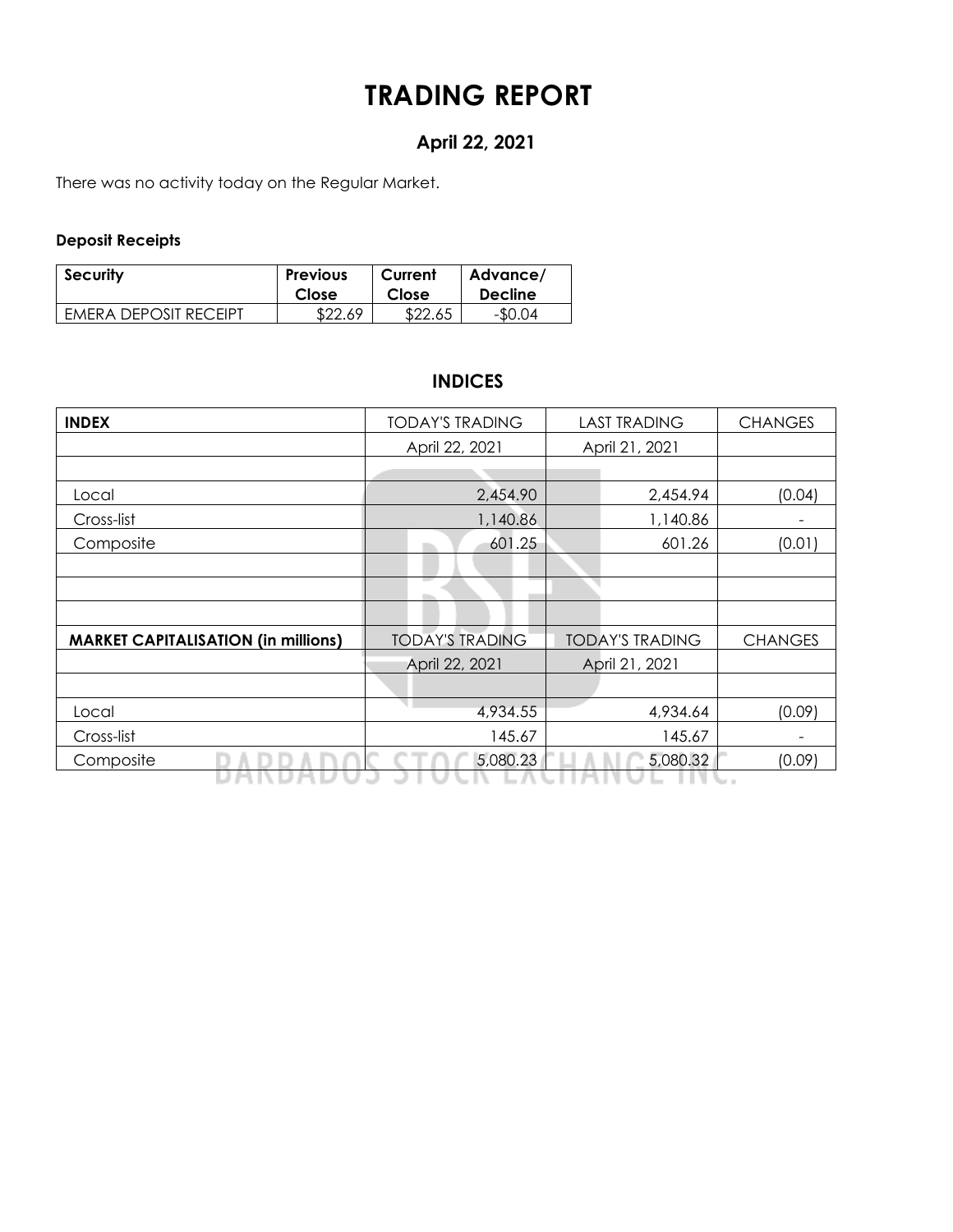# **MUTUAL FUNDS**

| April 22, 2021                                                                           |                                      |   |            |              |            |                             |  |  |  |
|------------------------------------------------------------------------------------------|--------------------------------------|---|------------|--------------|------------|-----------------------------|--|--|--|
| <b>ENDED</b>                                                                             | <b>NAME OF FUND</b>                  |   | <b>NAV</b> | <b>OFFER</b> | <b>BID</b> | <b>NAV</b><br><b>CHANGE</b> |  |  |  |
| 16-Apr-21                                                                                | REPUBLIC CAPITAL GROWTH FUND         | W | 1.2629     |              |            | 0.0051                      |  |  |  |
| 16-Apr-21                                                                                | REPUBLIC INCOME FUND                 | W | 1.2667     |              |            | 0.0003                      |  |  |  |
| 16-Apr-21                                                                                | REPUBLIC PROPERTY FUND               | W | 0.6767     |              |            | $-0.0002$                   |  |  |  |
| 09-Apr-21                                                                                | FORTRESS CARIBBEAN GROWTH FUND       | W | 6.7773     | 6.7773       | 6.7773     | 0.0574                      |  |  |  |
| 09-Apr-21                                                                                | FORTRESS HIGH INTEREST FUND - ACC.   | W | 2.1004     |              |            | 0.0062                      |  |  |  |
| 09-Apr-21                                                                                | FORTRESS HIGH INTEREST FUND - DIST.  | W | 1.0028     |              |            | 0.0030                      |  |  |  |
| 31-Mar-21                                                                                | ROYAL FIDELITY SELECT BALANCED FUND  | m | 5.6411     | 5.6411       | 5.5283     | 0.0393                      |  |  |  |
| 31-Mar-21                                                                                | ROYAL FIDELITY STRATEGIC GROWTH FUND | m | 1.0516     | 1.0516       | 1.0306     | 0.0147                      |  |  |  |
| 31-Mar-21                                                                                | ROYAL FIDELITY PREMIUM INCOME FUND   | m | 1.6443     | 1.6443       | 1.6114     | 0.0016                      |  |  |  |
| 16-Apr-21                                                                                | SAGICOR GLOBAL BALANCED FUND         |   | 2.82       |              |            | 0.03                        |  |  |  |
| 16-Apr-21                                                                                | SAGICOR SELECT GROWTH FUND           |   | 1.74       |              |            | 0.02                        |  |  |  |
| SAGICOR PREFERRED INCOME FUND<br>16-Apr-21                                               |                                      |   | 0.99       |              |            | 0.01                        |  |  |  |
| * Indicates the Fund is currently ex-div   ^ Indicates the Fund values have been revised |                                      |   |            |              |            |                             |  |  |  |

NOTES: QUOTATIONS AND NET ASSET VALUE PER SHARE ARE SUPPLIED BY THE FUND MANAGEMENT. THE OFFERING PRICE INCLUDES NET ASSET VALUE PLUS ENTRY COSTS.

 $m =$  monthly valuation,  $q =$  quarterly valuation, w = weekly

# **BARBADOS STOCK EXCHANGE INC.**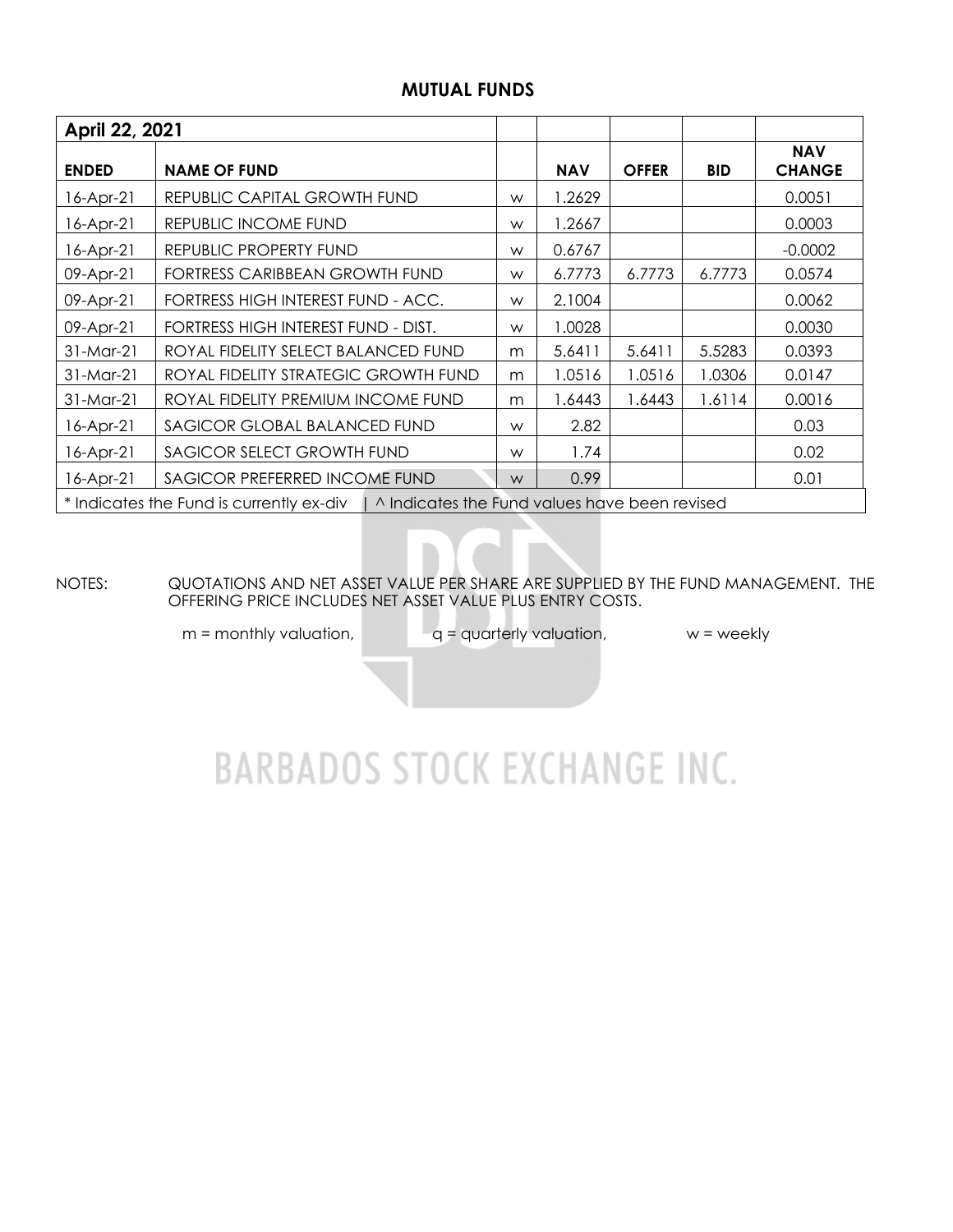## **NEWS** \*\*\*\*\*\*\*\*\*\*\*\*\*\*\*\*\*\*\*\*\*\*\*\*\*\*\*\*\*\*\*\*

#### **ANNUAL GENERAL MEETINGS**

Emera Incorporated - Directors have fixed March 22<sup>nd</sup>, 2021 as the record date for the determination of shareholders entitled to receive notice of the Annual General Meeting of the Company which will be held on May 20th, 2021.

#### **DIVIDEND DECLARATIONS**

**West India Biscuit Company Limited** – Directors have declared an interim dividend of twenty-five (\$0.25) cents per share to be paid on April 30<sup>th</sup>, 2021 to Shareholders on record at close of business on April 19<sup>th</sup>, 2021.

**Emera Deposit Receipt** - Directors have declared a cash dividend of sixty-three point seven five (CDN \$0.6375) cents per common share to be paid on **May 17th, 2021** to Shareholders on record at close of business on **May 3rd, 2020**. Registered holders of depositary receipts ("Depositary Receipts") issued pursuant to Section 4.1 of the Amended and Restated Deposit Agreement dated February 2nd, 2016 among Emera, the Barbados Central Securities Depository Inc. and registered and beneficial holders of depositary receipts from time to time, are entitled to receive, in proportion to the number of Depositary Receipts held by them, respectively, a distribution in the amount of any cash received by the Barbados Central Securities Depository Inc. (net of any applicable withholding taxes) in connection with the Dividend (the "Distribution").

### **BSE NOTICES**

#### **COVID-19 PROCEDURAL UPDATE**

Effective **April 19th, 2021**, the offices of the Barbados Stock Exchange Inc. (BSE) and the Barbados Central Securities Depository Inc. (BCSDI) have reopened. Our office hours are **Monday** to **Friday** from **8:00 a.m.** to **4:00 p.m.**

Kindly note that mandatory digital temperature checks and hand sanitizing for all persons entering the building will be enforced. These checks will be conducted on both staff and clients alike by trained personnel. While we acknowledge that every person with fever may not be COVID-19 positive and that some individuals may present without symptoms, please note that any person with a temperature reading of 100˚ F (37.8˚ C) or over will be denied entry to conduct business within our offices.  $\Box A \cup \Box A \cup \Box A \cup \Box$ 

We wish to thank you in advance for your understanding, however, we must emphasize that this is a necessary step for the protection of staff and clients alike.

#### **TRADING SUSPENSION**

The **Barbados Stock Exchange Inc. (BSE)** wishes to advise that due to non-compliance with **Section 4.01.3** and subject to **Section 3.01.5.(1)(b)** of the Rules of the Barbados Stock Exchange Inc. trading in the Common Shares of **Banks Holdings Limited** were suspended effective **December 10th, 2019**.

The **Barbados Stock Exchange Inc. (BSE)** wishes to advise that due to non-compliance with **Section 4.01.3** and subject to **Section 3.01.5.(1)(b)** of the Rules of the Barbados Stock Exchange Inc. trading in the Common Shares of **Barbados Dairy Industries Limited** were suspended effective **December 10th, 2019**.

The **Barbados Stock Exchange Inc. (BSE)** wishes to advise that to facilitate the closing of the Scheme of Arrangement effected by way of Section 99 of the Companies Act 1981 of Bermuda involving the transfer of all the issued and outstanding shares in **Sagicor Financial Corporation Limited** to **Alignvest Acquisition II**, it has suspended trading in the security **Sagicor Financial Corporation Limited**.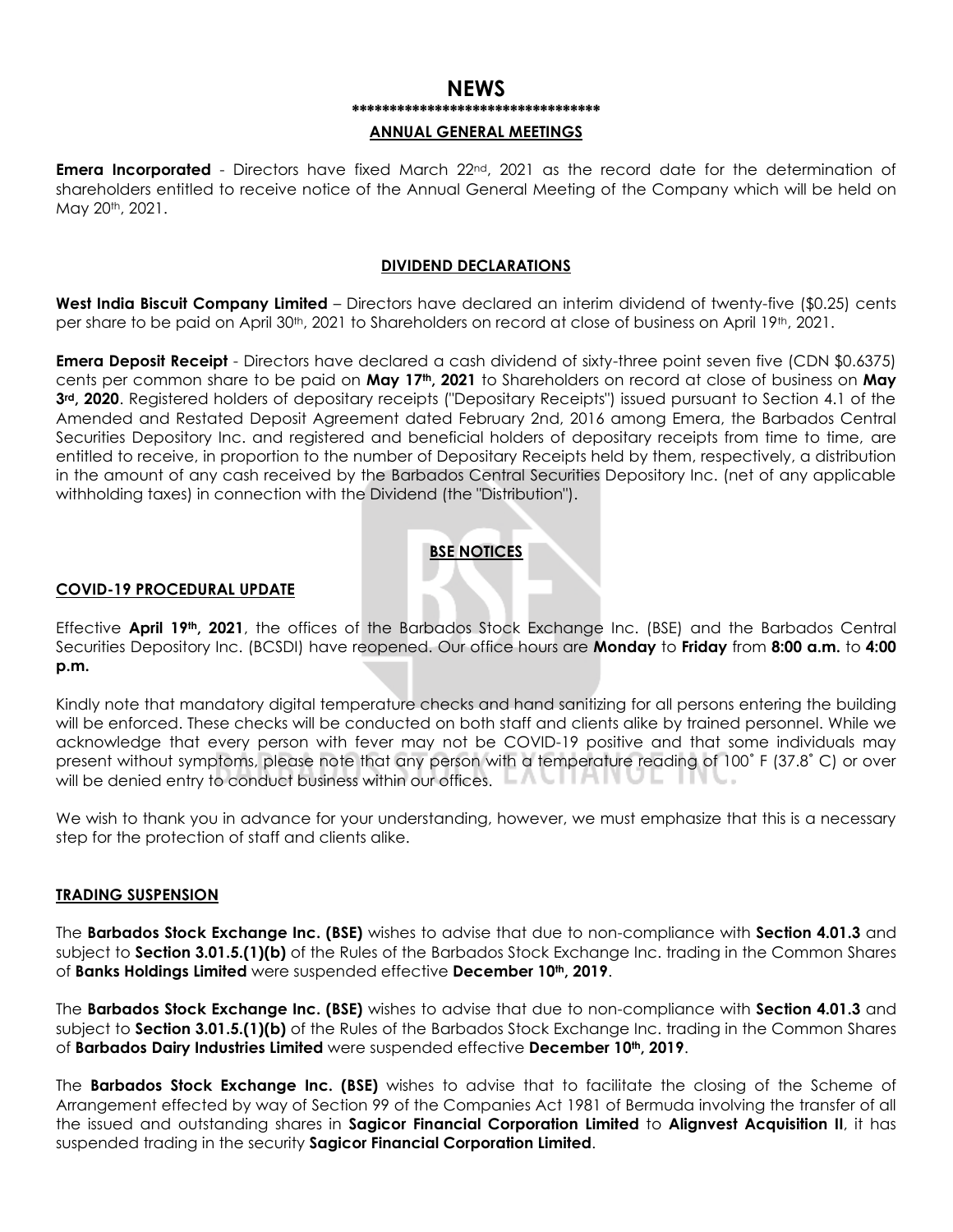| 8th Avenue Belleville, ST. MICHAEL. BARBADOS.<br>TEL:436-9871/72 FAX 429-8942 website:<br>www.bse.com.bb |                                  |        |      |     |               |                  |                 |                     |              |                           |                    |
|----------------------------------------------------------------------------------------------------------|----------------------------------|--------|------|-----|---------------|------------------|-----------------|---------------------|--------------|---------------------------|--------------------|
| <b>SHARE SUMMARY INFORMATION</b>                                                                         |                                  |        |      |     |               |                  |                 |                     |              |                           |                    |
| Thursday April 22, 2021                                                                                  |                                  |        |      |     |               |                  |                 |                     |              |                           |                    |
| Company                                                                                                  | <b>Last Trade</b><br><b>Date</b> | Volume | High | Low | Last<br>Close | Current<br>Close | Price<br>Change | <b>Bid</b><br>Price | Ask<br>Price | <b>Bid</b><br><b>Size</b> | Ask<br><b>Size</b> |
| ABV Investments Incorporated                                                                             | 15-Oct-20                        |        |      |     | \$0.05        | \$0.05           |                 | \$0.10              | \$0.30       |                           | 10,498             |
| <b>BICO Limited</b>                                                                                      | $21-Sep-20$                      |        |      |     | \$3.10        | \$3.10           |                 | \$3.10              |              | 70                        |                    |
| <b>Banks Holdings Limited -+</b>                                                                         | 09-Dec-19                        |        |      |     | \$4.85        | \$4.85           |                 |                     |              |                           |                    |
| <b>Barbados Dairy Industries Limited -+</b>                                                              | 04-Oct-19                        |        |      |     | \$3.00        | \$3.00           |                 |                     |              |                           |                    |
| <b>Barbados Farms Limited</b>                                                                            | 18-Mar-21                        |        |      |     | \$0.68        | \$0.68           |                 | \$0.30              | \$0.40       | 7,574                     | 6,561              |
| Cave Shepherd and Company Limited                                                                        | 23-Mar-21                        |        |      |     | \$4.10        | \$4.10           |                 | \$4.00              | \$4.05       | 72                        | 5,500              |
| FirstCaribbean International Bank                                                                        | 14-Apr-21                        |        |      |     | \$1.80        | \$1.80           |                 |                     | \$1.80       |                           | 11,126             |
| Eppley Caribbean Property Fund SCC - Dev Fund                                                            | 12-Apr-21                        |        |      |     | \$0.16        | \$0.16           |                 |                     | \$0.16       |                           | 4,168              |
| Eppley Caribbean Property Fund SCC - Value Fund                                                          | $01-Apr-21$                      |        |      |     | \$0.56        | \$0.56           |                 | \$0.56              | \$0.58       | 5,522                     | 51,870             |
| Goddard Enterprises Limited                                                                              | 20-Apr-21                        |        |      |     | \$2.20        | \$2.20           |                 | \$2.20              | \$2.30       | 1,624                     | 7,462              |
| Insurance Corporation of Barbados Limited                                                                | 18-Mar-21                        |        |      |     | \$2.00        | \$2.00           |                 | \$1.78              | \$2.00       | 56,258                    | 19,274             |
| One Caribbean Media Limited                                                                              | 30-Mar-21                        |        |      |     | \$2.20        | \$2.20           |                 |                     | \$2.20       |                           | 1,601              |
| Sagicor Financial Corporation Pref 6.5%                                                                  | $23$ -Jun-16                     |        |      |     | \$2.26        | \$2.26           |                 |                     |              |                           |                    |
| Sagicor Financial Corporation Limited -+                                                                 | 29-Nov-19                        |        |      |     | \$2.80        | \$2.80           |                 |                     |              |                           |                    |
| West India Biscuit Company Limited -*                                                                    | 03-Mar-21                        |        |      |     | \$31.25       | \$31.25          |                 | \$31.35             |              | 100                       |                    |
| <b>Emera Deposit Receipt</b>                                                                             | 14-Aug-20                        |        |      |     | \$22.69       | \$22.65          | $-$0.04$        | \$25.01             |              | 100                       |                    |
| <b>TOTAL SHARES BOUGHT &amp; SOLD</b>                                                                    |                                  |        |      |     |               |                  |                 |                     |              |                           |                    |
|                                                                                                          |                                  |        |      |     |               |                  |                 |                     |              |                           |                    |
| <b>Junior Market</b>                                                                                     |                                  |        |      |     |               |                  |                 |                     |              |                           |                    |
| <b>TOTAL SHARES BOUGHT &amp; SOLD</b>                                                                    |                                  |        |      |     |               |                  |                 |                     |              |                           |                    |
|                                                                                                          |                                  |        |      |     |               |                  |                 |                     |              |                           |                    |
| <b>Fixed Income</b>                                                                                      |                                  |        |      |     |               |                  |                 |                     |              |                           |                    |
| <b>GOB</b> Series B                                                                                      | $21-Apr-21$                      |        |      |     | \$60.00       | \$60.00          |                 |                     | \$80.00      |                           | 34,828             |
| <b>GOB Series C</b>                                                                                      |                                  |        |      |     |               |                  |                 |                     |              |                           |                    |
| <b>GOB</b> Series D                                                                                      | 12-Nov-19                        |        |      |     | \$50.00       | \$50.00          |                 |                     |              |                           |                    |
| <b>GOB Series F</b>                                                                                      | 03-Nov-20                        |        |      |     | \$89.00       | \$89.00          |                 |                     |              |                           |                    |
| <b>GOB Series I</b>                                                                                      | 24-Mar-20                        |        |      |     | \$65.00       | \$65.00          |                 |                     | \$70.00      |                           | 19,617             |
| <b>TOTAL SHARES BOUGHT &amp; SOLD</b>                                                                    |                                  |        |      |     |               |                  |                 |                     |              |                           |                    |
| * = Security is Trading X-Div                                                                            |                                  |        |      |     |               |                  |                 |                     |              |                           |                    |
| *+* = Security is Suspended                                                                              |                                  |        |      |     |               |                  |                 |                     |              |                           |                    |
| $**$ = Rights Issued                                                                                     |                                  |        |      |     |               |                  |                 |                     |              |                           |                    |